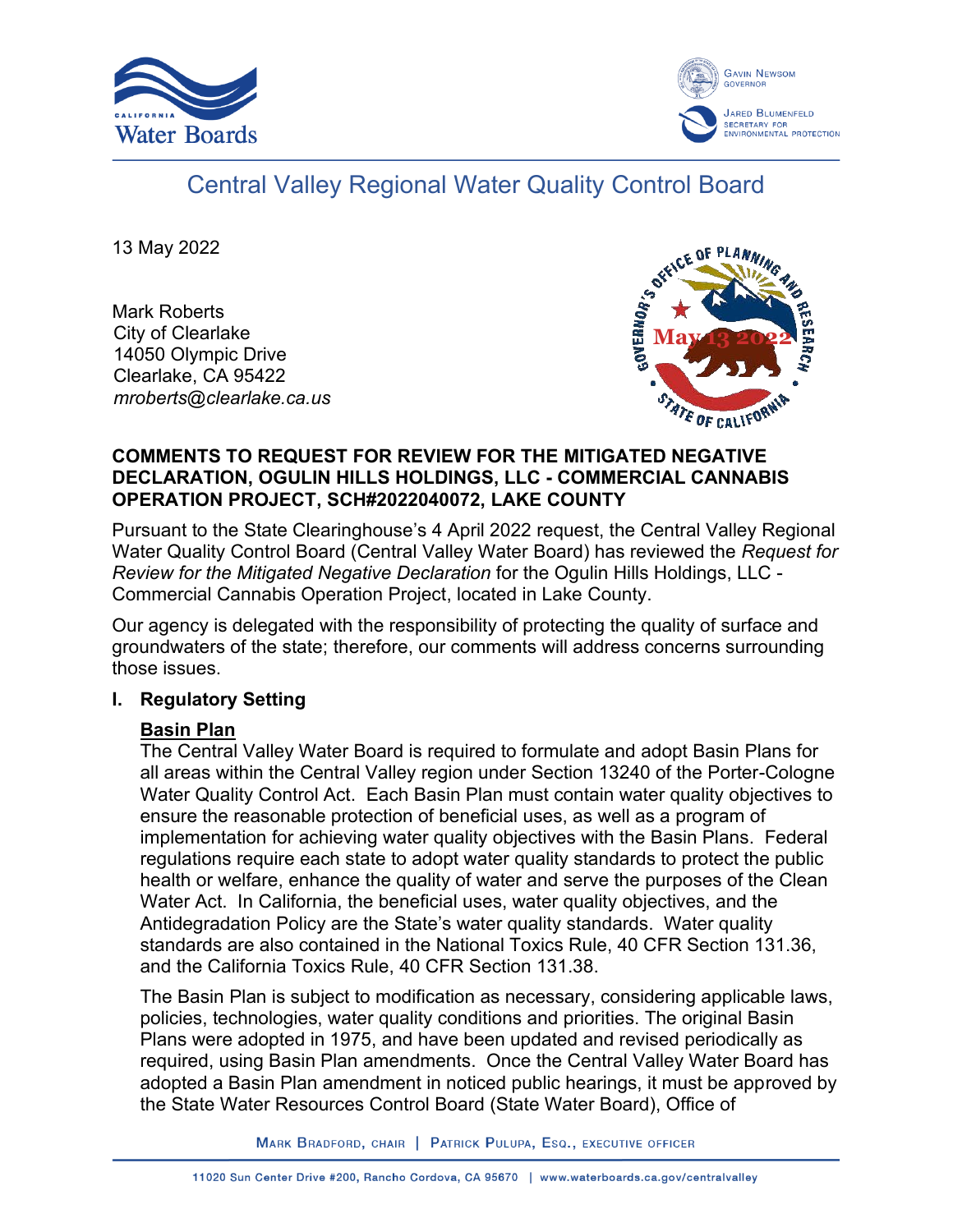Administrative Law (OAL) and in some cases, the United States Environmental Protection Agency (USEPA). Basin Plan amendments only become effective after they have been approved by the OAL and in some cases, the USEPA. Every three (3) years, a review of the Basin Plan is completed that assesses the appropriateness of existing standards and evaluates and prioritizes Basin Planning issues. For more information on the *Water Quality Control Plan for the Sacramento and San Joaquin River Basins*, please visit our website:

[http://www.waterboards.ca.gov/centralvalley/water\\_issues/basin\\_plans/](http://www.waterboards.ca.gov/centralvalley/water_issues/basin_plans/)

## **Antidegradation Considerations**

All wastewater discharges must comply with the Antidegradation Policy (State Water Board Resolution 68-16) and the Antidegradation Implementation Policy contained in the Basin Plan. The Antidegradation Implementation Policy is available on page 74 at:

https://www.waterboards.ca.gov/centralvalley/water\_issues/basin\_plans/sacsjr\_2018 05.pdf

In part it states:

*Any discharge of waste to high quality waters must apply best practicable treatment or control not only to prevent a condition of pollution or nuisance from occurring, but also to maintain the highest water quality possible consistent with the maximum benefit to the people of the State.*

*This information must be presented as an analysis of the impacts and potential impacts of the discharge on water quality, as measured by background concentrations and applicable water quality objectives.*

The antidegradation analysis is a mandatory element in the National Pollutant Discharge Elimination System and land discharge Waste Discharge Requirements (WDRs) permitting processes. The environmental review document should evaluate potential impacts to both surface and groundwater quality.

## **II. Permitting Requirements**

# **Cannabis General Order**

Cannabis cultivation operations are required to obtain coverage under the State Water Resources Control Board's *General Waste Discharge Requirements and Waiver of Waste Discharge Requirements for Discharges of Waste Associated with Cannabis Cultivation Activities Order No. WQ 2017-0023-DWQ* (the Cannabis General Order). Cultivators that divert and store surface water (stream, lake, subterranean stream, etc.) to irrigate cannabis also need a valid water right.

The Water Boards Cannabis Cultivation Programs offer an easy-to-use online Portal for cultivators to apply for both Cannabis General Order coverage and a Cannabis Small Irrigation Use Registration (SIUR) water right, if needed. Visit the Water Boards Cannabis Cultivation Programs Portal at: https://public2.waterboards.ca.gov/CGO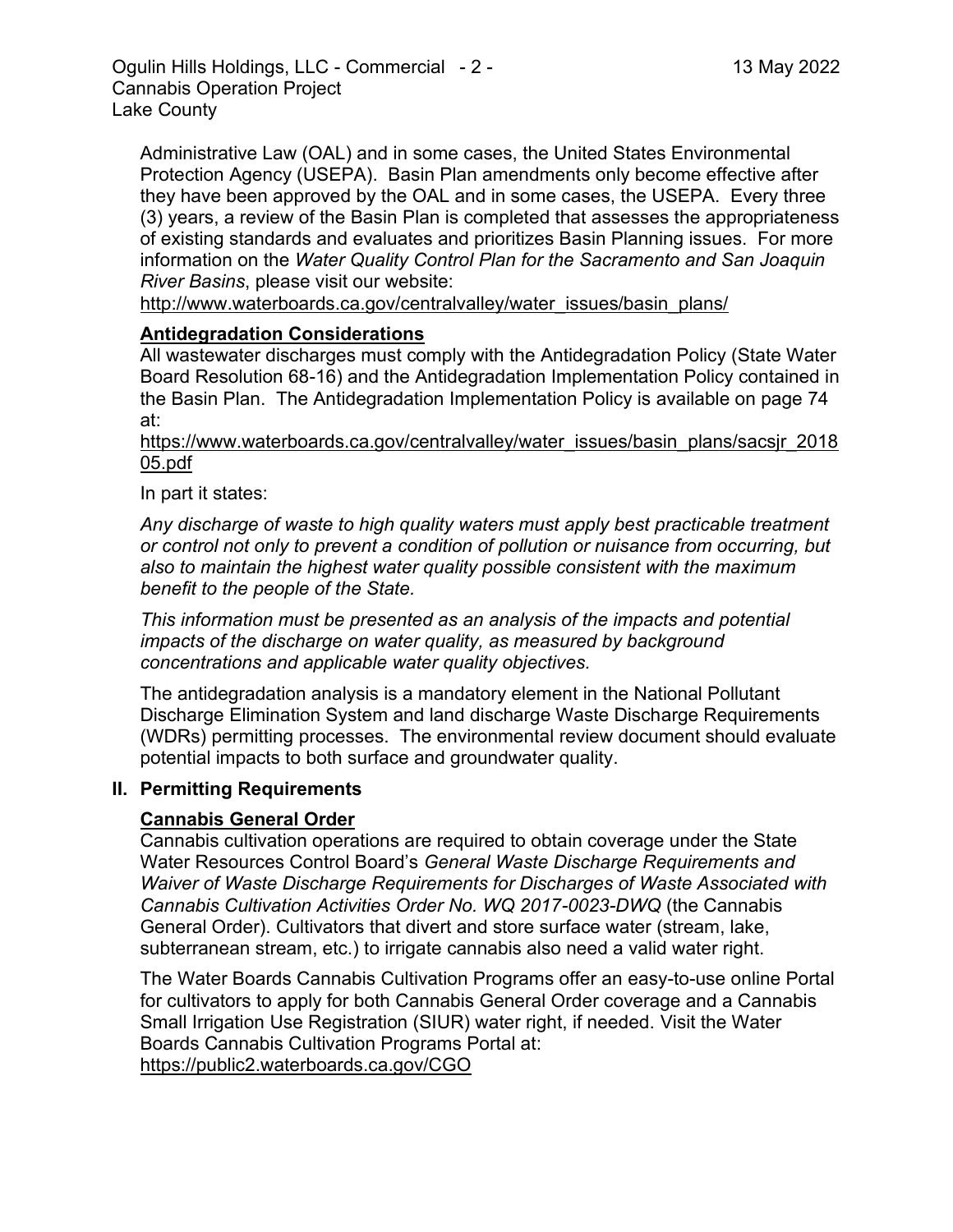Additional information about the Cannabis General Order, Cannabis SIUR Program, and Portal can be found at: www.waterboards.ca.gov/cannabis

For questions about the Cannabis General Order, please contact the Central Valley Water Board's Cannabis Permitting and Compliance Unit at:

centralvalleysacramento@waterboards.ca.gov or (916) 464-3291. For questions about Water Rights (Cannabis SIUR), please contact the State Water Board's Division of Water Rights at: CannabisReg@waterboards.ca.gov or (916) 319-9427.

# **Construction Storm Water General Permit**

Dischargers whose project disturb one or more acres of soil or where projects disturb less than one acre but are part of a larger common plan of development that in total disturbs one or more acres, are required to obtain coverage under the General Permit for Storm Water Discharges Associated with Construction and Land Disturbance Activities (Construction General Permit), Construction General Permit Order No. 2009-0009-DWQ. Construction activity subject to this permit includes clearing, grading, grubbing, disturbances to the ground, such as stockpiling, or excavation, but does not include regular maintenance activities performed to restore the original line, grade, or capacity of the facility. The Construction General Permit requires the development and implementation of a Storm Water Pollution Prevention Plan (SWPPP). For more information on the Construction General Permit, visit the State Water Resources Control Board website at:

[http://www.waterboards.ca.gov/water\\_issues/programs/stormwater/constpermits.sht](http://www.waterboards.ca.gov/water_issues/programs/stormwater/constpermits.shtml) [ml](http://www.waterboards.ca.gov/water_issues/programs/stormwater/constpermits.shtml)

# **Phase I and II Municipal Separate Storm Sewer System (MS4) Permits<sup>1</sup>**

The Phase I and II MS4 permits require the Permittees reduce pollutants and runoff flows from new development and redevelopment using Best Management Practices (BMPs) to the maximum extent practicable (MEP). MS4 Permittees have their own development standards, also known as Low Impact Development (LID)/postconstruction standards that include a hydromodification component. The MS4 permits also require specific design concepts for LID/post-construction BMPs in the early stages of a project during the entitlement and CEQA process and the development plan review process.

For more information on which Phase I MS4 Permit this project applies to, visit the Central Valley Water Board website at:

http://www.waterboards.ca.gov/centralvalley/water\_issues/storm\_water/municipal\_p ermits/

For more information on the Phase II MS4 permit and who it applies to, visit the State Water Resources Control Board at:

<sup>&</sup>lt;sup>1</sup> Municipal Permits = The Phase I Municipal Separate Storm Water System (MS4) Permit covers medium sized Municipalities (serving between 100,000 and 250,000 people) and large sized municipalities (serving over 250,000 people). The Phase II MS4 provides coverage for small municipalities, including non-traditional Small MS4s, which include military bases, public campuses, prisons and hospitals.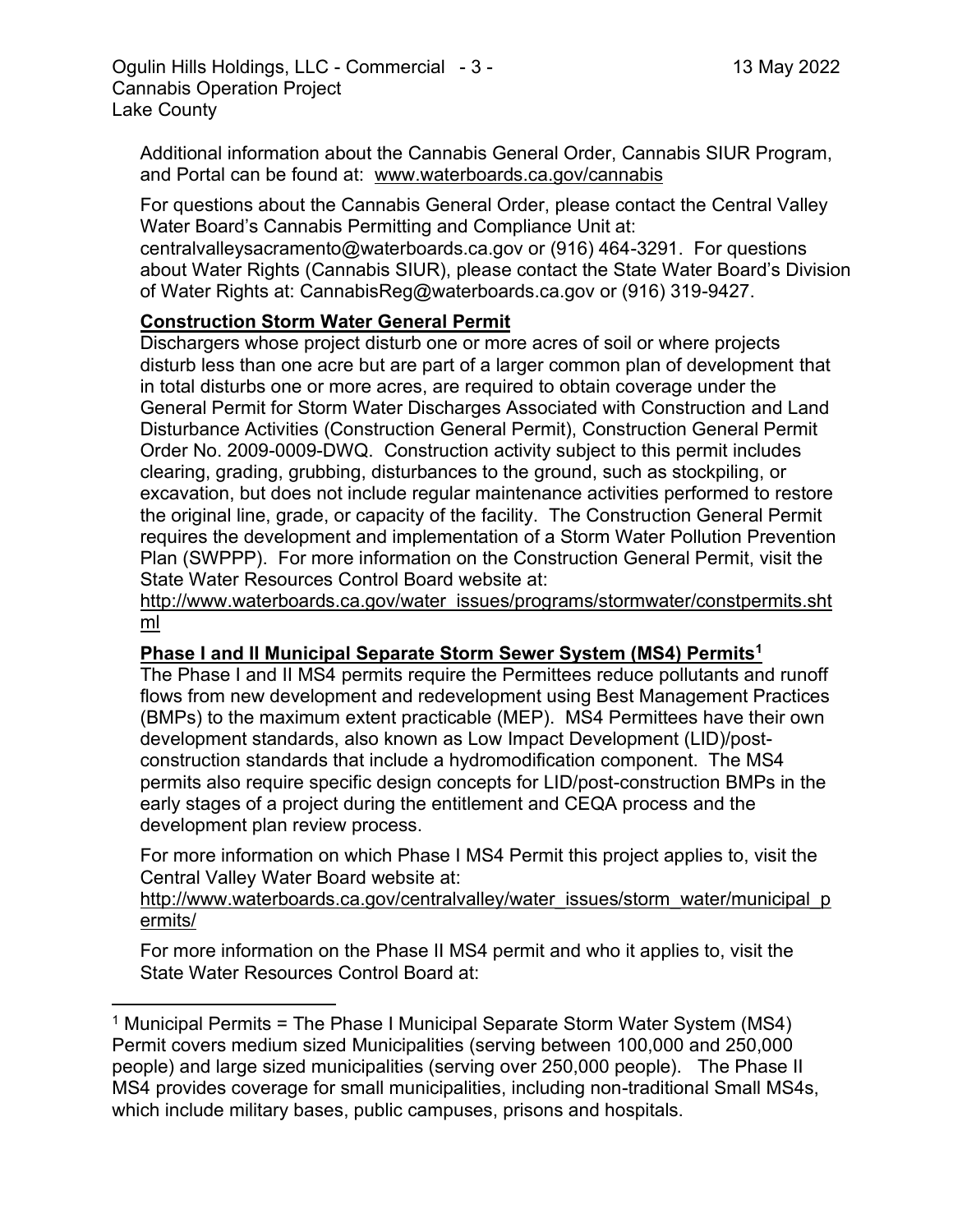#### http://www.waterboards.ca.gov/water\_issues/programs/stormwater/phase\_ii\_munici pal.shtml

## **Industrial Storm Water General Permit**

Storm water discharges associated with industrial sites must comply with the regulations contained in the Industrial Storm Water General Permit Order No. 2014- 0057-DWQ. For more information on the Industrial Storm Water General Permit, visit the Central Valley Water Board website at:

http://www.waterboards.ca.gov/centralvalley/water\_issues/storm\_water/industrial\_ge neral\_permits/index.shtml

## **Clean Water Act Section 404 Permit**

If the project will involve the discharge of dredged or fill material in navigable waters or wetlands, a permit pursuant to Section 404 of the Clean Water Act may be needed from the United States Army Corps of Engineers (USACE). If a Section 404 permit is required by the USACE, the Central Valley Water Board will review the permit application to ensure that discharge will not violate water quality standards. If the project requires surface water drainage realignment, the applicant is advised to contact the Department of Fish and Game for information on Streambed Alteration Permit requirements. If you have any questions regarding the Clean Water Act Section 404 permits, please contact the Regulatory Division of the Sacramento District of USACE at (916) 557-5250.

## **Clean Water Act Section 401 Permit – Water Quality Certification**

If an USACE permit (e.g., Non-Reporting Nationwide Permit, Nationwide Permit, Letter of Permission, Individual Permit, Regional General Permit, Programmatic General Permit), or any other federal permit (e.g., Section 10 of the Rivers and Harbors Act or Section 9 from the United States Coast Guard), is required for this project due to the disturbance of waters of the United States (such as streams and wetlands), then a Water Quality Certification must be obtained from the Central Valley Water Board prior to initiation of project activities. There are no waivers for 401 Water Quality Certifications. For more information on the Water Quality Certification, visit the Central Valley Water Board website at:

https://www.waterboards.ca.gov/centralvalley/water\_issues/water\_quality\_certificatio n/

## **Waste Discharge Requirements – Discharges to Waters of the State**

If USACE determines that only non-jurisdictional waters of the State (i.e., "nonfederal" waters of the State) are present in the proposed project area, the proposed project may require a Waste Discharge Requirement (WDR) permit to be issued by Central Valley Water Board. Under the California Porter-Cologne Water Quality Control Act, discharges to all waters of the State, including all wetlands and other waters of the State including, but not limited to, isolated wetlands, are subject to State regulation. For more information on the Waste Discharges to Surface Water NPDES Program and WDR processes, visit the Central Valley Water Board website at:https://www.waterboards.ca.gov/centralvalley/water\_issues/waste\_to\_surface\_wat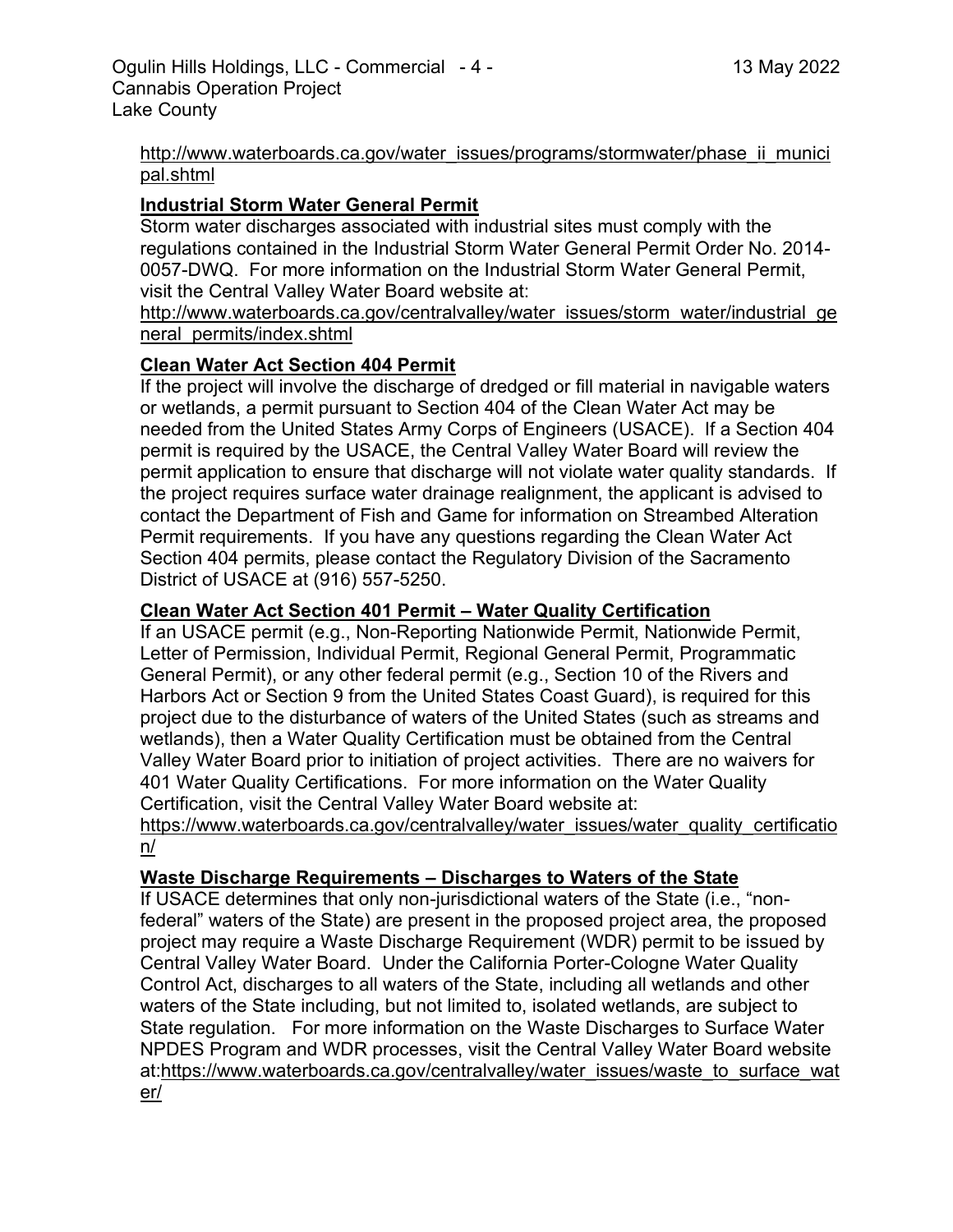Projects involving excavation or fill activities impacting less than 0.2 acre or 400 linear feet of non-jurisdictional waters of the state and projects involving dredging activities impacting less than 50 cubic yards of non-jurisdictional waters of the state may be eligible for coverage under the State Water Resources Control Board Water Quality Order No. 2004-0004-DWQ (General Order 2004-0004). For more information on the General Order 2004-0004, visit the State Water Resources Control Board website at:

https://www.waterboards.ca.gov/board\_decisions/adopted\_orders/water\_quality/200 4/wqo/wqo2004-0004.pdf

## **Dewatering Permit**

If the proposed project includes construction or groundwater dewatering to be discharged to land, the proponent may apply for coverage under State Water Board General Water Quality Order (Low Threat General Order) 2003-0003 or the Central Valley Water Board's Waiver of Report of Waste Discharge and Waste Discharge Requirements (Low Threat Waiver) R5-2018-0085. Small temporary construction dewatering projects are projects that discharge groundwater to land from excavation activities or dewatering of underground utility vaults. Dischargers seeking coverage under the General Order or Waiver must file a Notice of Intent with the Central Valley Water Board prior to beginning discharge.

For more information regarding the Low Threat General Order and the application process, visit the Central Valley Water Board website at:

http://www.waterboards.ca.gov/board\_decisions/adopted\_orders/water\_quality/2003/ wqo/wqo2003-0003.pdf

For more information regarding the Low Threat Waiver and the application process, visit the Central Valley Water Board website at:

https://www.waterboards.ca.gov/centralvalley/board\_decisions/adopted\_orders/waiv ers/r5-2018-0085.pdf

# **Limited Threat General NPDES Permit**

If the proposed project includes construction dewatering and it is necessary to discharge the groundwater to waters of the United States, the proposed project will require coverage under a National Pollutant Discharge Elimination System (NPDES) permit. Dewatering discharges are typically considered a low or limited threat to water quality and may be covered under the General Order for *Limited Threat Discharges to Surface Water* (Limited Threat General Order). A complete Notice of Intent must be submitted to the Central Valley Water Board to obtain coverage under the Limited Threat General Order. For more information regarding the Limited Threat General Order and the application process, visit the Central Valley Water Board website at:

https://www.waterboards.ca.gov/centralvalley/board\_decisions/adopted\_orders/gene ral\_orders/r5-2016-0076-01.pdf

# **NPDES Permit**

If the proposed project discharges waste that could affect the quality of surface waters of the State, other than into a community sewer system, the proposed project